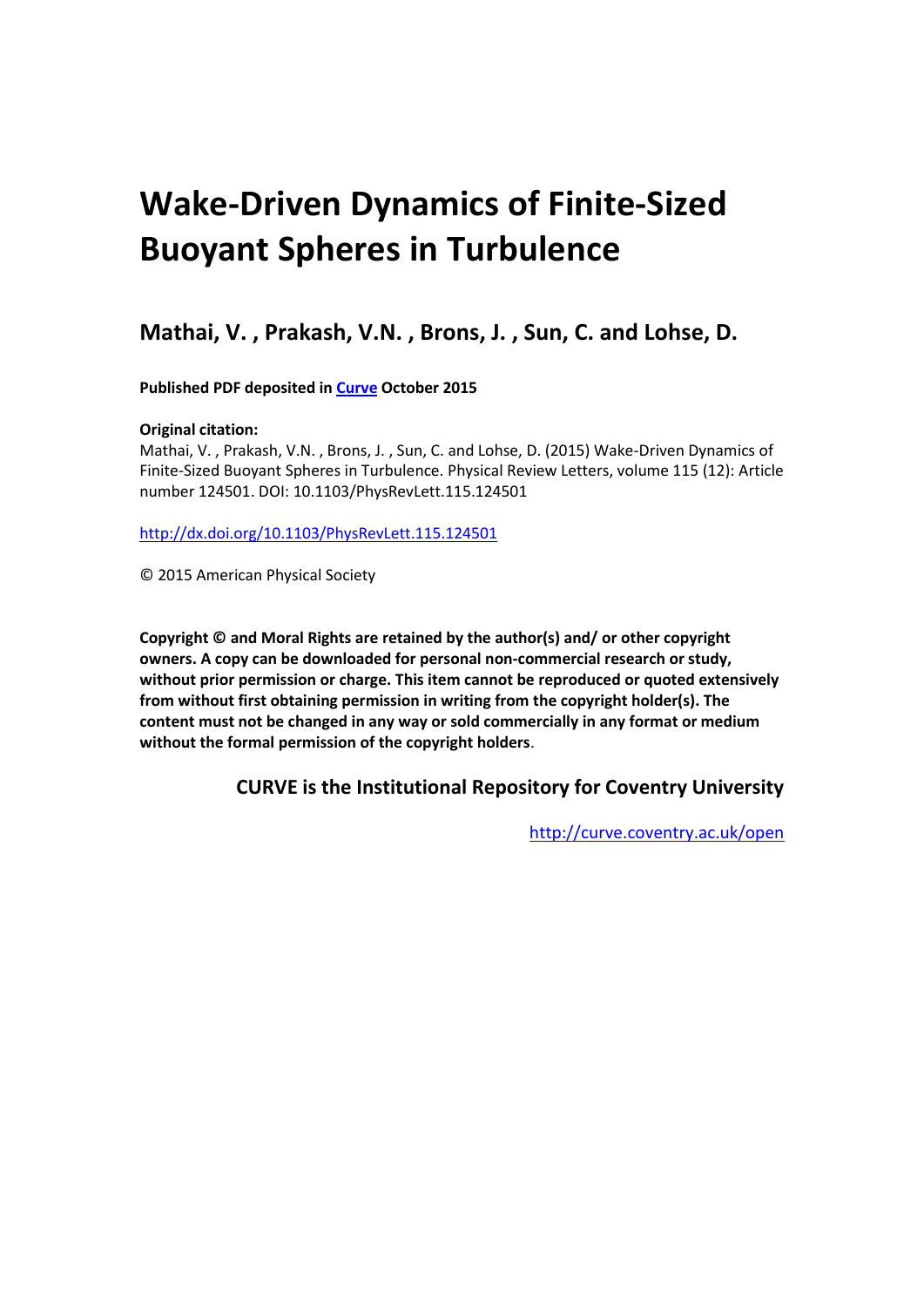## Wake-Driven Dynamics of Finite-Sized Buoyant Spheres in Turbulence

Varghese Mathai,<sup>1</sup> Vivek N. Prakash,<sup>1,2</sup> Jon Brons,<sup>1[,\\*](#page-4-0)</sup> Chao Sun,<sup>1,3,[†](#page-4-1)</sup> and Detlef Lohse<sup>1</sup>

<span id="page-1-1"></span><sup>1</sup>Physics of Fluids Group, Faculty of Science and Technology, J. M. Burgers Centre for Fluid Dynamics,

University of Twente, P.O. Box 217, 7500 AE Enschede, Netherlands <sup>2</sup>

 $^{2}$ Department of Bioengineering, Stanford University, Stanford, California 94305, USA

 $3$ Center for Combustion Energy and Department of Thermal Engineering, Tsinghua University, 100084 Beijing, China

(Received 27 March 2015; published 17 September 2015)

Particles suspended in turbulent flows are affected by the turbulence and at the same time act back on the flow. The resulting coupling can give rise to rich variability in their dynamics. Here we report experimental results from an investigation of finite-sized buoyant spheres in turbulence. We find that even a marginal reduction in the particle's density from that of the fluid can result in strong modification of its dynamics. In contrast to classical spatial filtering arguments and predictions of particle models, we find that the particle acceleration variance increases with size. We trace this reversed trend back to the growing contribution from wake-induced forces, unaccounted for in current particle models in turbulence. Our findings highlight the need for improved multiphysics based models that account for particle wake effects for a faithful representation of buoyant-sphere dynamics in turbulence.

DOI: [10.1103/PhysRevLett.115.124501](http://dx.doi.org/10.1103/PhysRevLett.115.124501) PACS numbers: 47.27.T-, 47.27.wb

Particulate suspensions in turbulent flows are found in a wide range of natural and industrial settings—typical examples include pollutants dispersed in the atmosphere, droplet suspensions in clouds, air bubbles and plankton distributions in the oceans, and sprays in engine combustion [1–[5\]](#page-4-2). The behavior of a particle in a flow is intricately linked to several quantities such as the particle's size and shape, its density relative to the carrier fluid, and the flow conditions among others [\[6\].](#page-5-0) For modeling purposes, the equations governing particle motion are often simplified to the case of a dilute suspension of small rigid spheres in a nonuniform flow [\[7,8\]](#page-5-1). In this framework, particle motion in turbulence is described by three fundamental control parameters: the ratio of particle size to dissipative length scale ( $\Xi \equiv d_p/\eta$ ), the particle-fluid density ratio ( $\Gamma \equiv \rho_p/\rho_f$ ), and the Taylor Reynolds number  $(Re_1)$  of the carrier flow.

In many practical situations, particles have a finite size compared to the dissipative length scales of the flow. Experimental studies have addressed the effects of finite size mainly by using neutrally buoyant finite-size particles in homogeneous and isotropic turbulence [\[1,9](#page-4-2)–12]. These studies highlighted certain effects of finite size on the particle's statistical properties, namely, a decrease in acceleration variance, an increase in correlation times, and a decrease in intermittency in the acceleration PDFs (on increasing the particle's size). All three effects could be interpreted through classical inertial range scaling arguments, which propose spatial filtering due to increasing particle size as the underlying mechanism. From a modeling perspective, these effects were captured by accounting for flow nonuniformity and spatial filtering at the particle's scale through corrections such as the Faxén corrections (FC) to the force terms [\[2\].](#page-4-3)

The FC model worked reasonably well for finite-sized neutrally buoyant particles [\[2,11,13](#page-4-3)–15] in turbulence. This also led to its extension to predict the behavior of other classes of particles, namely, heavy and buoyant particles [\[2,13,16,17\]](#page-4-3). Building on these predictions, some generic models have been proposed to predict the rms of the acceleration of arbitrary-density finite-size particles [\[18\]](#page-5-2). These extensions, which practically encompass many of the naturally and industrially relevant particle-laden turbulent flows (where  $\Gamma \neq 1$ ,  $\Xi > 1$ ), are urgently pending

<span id="page-1-0"></span>

FIG. 1 (color online). Parameter space of density ratio (Γ) vs size ratio  $(\Xi)$  for particles in turbulence. Data points from literature: triangle -Voth et al. [\[9\]](#page-5-3); left side triangle -Volk et al. [\[13\];](#page-5-4) star -Gibert et al. [\[24\];](#page-5-5) diamond -Brown et al. [\[1\];](#page-4-2) circle -Qureshi et al. [\[10\]](#page-5-6); sum symbol -Volk et al. [\[14\];](#page-5-7) downward triangle-Mercado et al. [\[25\];](#page-5-8) filled circle -Prakash et al. [\[16\]](#page-5-9); and present experiments: blue square -marginally light, green square -moderately light and red square -very buoyant particle.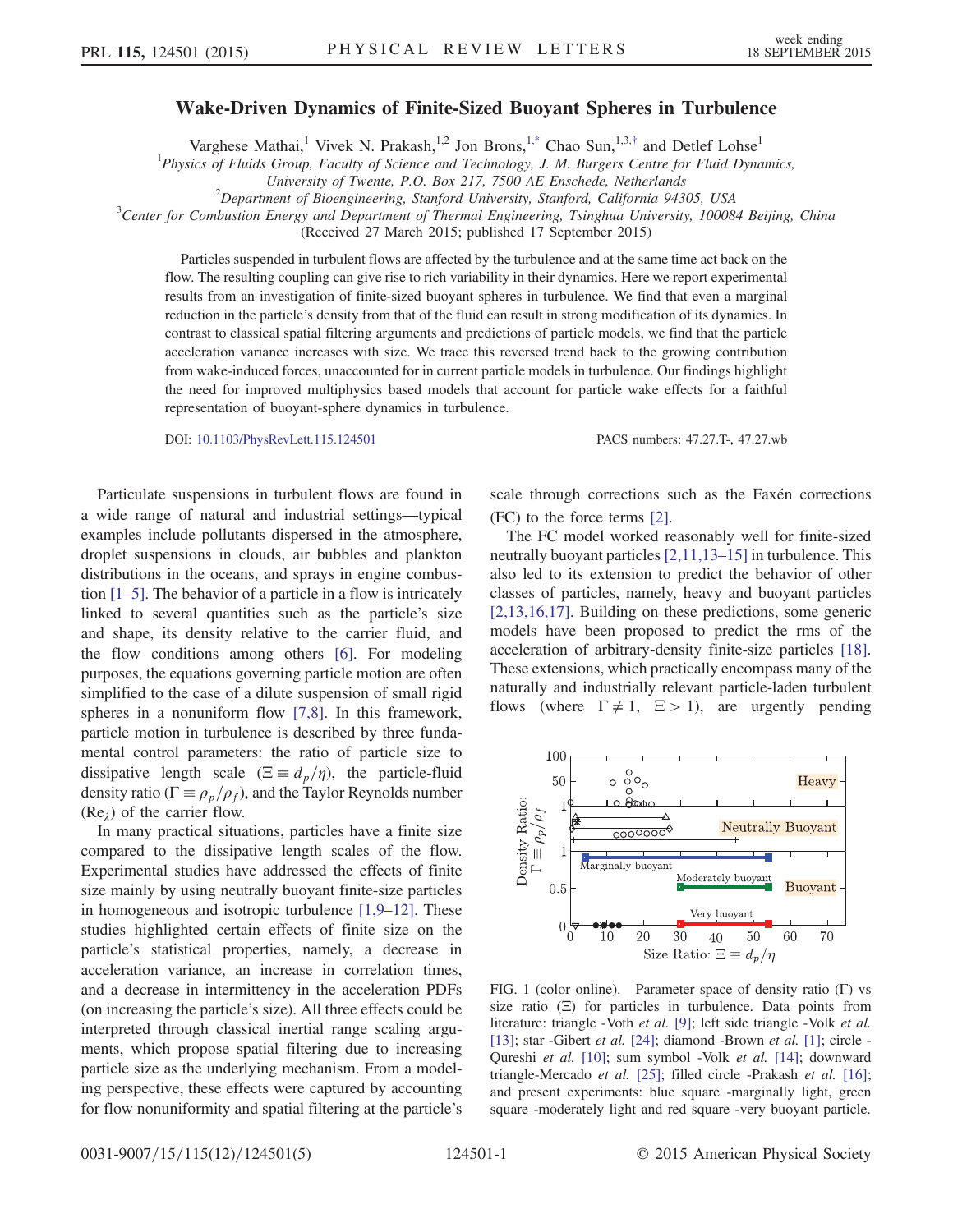experimental validation. Since fully resolved numerical simulations (e.g., Physalis [\[19\]](#page-5-10) or Front tracking [\[20\]\)](#page-5-11) are too expensive for high  $\text{Re}_{\lambda}$ , one is in need of experiments in this regime. However, conducting experiments with nonneutrally buoyant particles has been a challenging task. In zero mean-flow turbulence setups [\[1,21](#page-4-2)–23] these particles would drift vertically past the small fixed measurement volumes, making it extremely difficult to obtain long particle trajectories in the Lagrangian frame.

In this Letter, we present a novel experimental strategy, wherein a mean flow may counteract the drift of the particles. Our investigation covers the regime of finitesized buoyant spheres  $(4 \leq E \leq 50)$  in turbulence (see Fig. [1](#page-1-0)). The size ratio  $(\Xi)$  is defined as the ratio between particle diameter  $d<sub>p</sub>$  and the Kolmogorov length scale  $\eta$  in the flow. We study three density ratios ( $\Gamma \approx 0.92$ , 0.52, 0.02), where  $\Gamma$  is the ratio of particle density  $\rho_p$  to fluid density  $\rho_f$ . According to the Γ value, we call the particles either *marginally* buoyant ( $\Gamma \approx 0.92$ ) or *moderately* buoyant ( $\Gamma \approx 0.52$ ) or very buoyant ( $\Gamma \approx 0.02$ ). The Galileo number, Ga =  $\sqrt{gd_p^3(1-\Gamma)/\nu}$ , provides a good estimate of the buoyancy force in comparison to viscous force [\[26\]](#page-5-12). We cover two orders of magnitude variation in Ga $(\approx 30-3000)$ , and characterize the Lagrangian dynamics of buoyant spheres in turbulence.

The experiments were performed in the Twente Water Tunnel (TWT) facility, in which an active grid generated nearly homogeneous and isotropic turbulence in the measurement section [\[25,27\]](#page-5-8). The water tunnel was configured to have downward flow in the measurement section, and the Taylor Reynolds number of the flow,  $Re<sub>2</sub>$ , was varied from 180 to 300. A small number of rigid buoyant spheres  $(0.8 \text{ mm} \le d_p \le 10 \text{ mm})$  were dispersed in each experiment; the volume fraction  $\phi$  was kept sufficiently low such that the interaction between the spheres was negligible  $[\phi \sim O(10^{-5})]$ . The closed circuit enabled the suspended particles to reappear regularly, and, hence, sufficient statistics could be obtained (see Fig. 1 in the Supplemental Material [\[28\]\)](#page-5-13).

The particles were imaged using two high speed cameras placed at a 90 degree angle between them. The spheres appear as dark circles in the backlit images and their diameters corresponded to around 10 pixels. The measurement window size was adjusted to ensure this resolution, and the circle centers were accurately detected using the Circular Hough Transform method. A particle tracking code was used to obtain trajectories of the spheres. These were further subjected to smoothing using a spline based technique [\[36\],](#page-5-14) which yielded robust results across the different experimental conditions. Three dimensional trajectories were subsequently obtained by matching the particle tracks from the individual cameras using a cross-correlation based method.

We first address the question of how a marginal reduction in density ratio ( $\Gamma \approx 0.92$ ) affects the dynamics

<span id="page-2-0"></span>

FIG. 2 (color online). Acceleration statistics for buoyant particles in turbulence at  $Re_{\lambda} \approx 180$ . (a) Acceleration PDF for marginally buoyant spheres. Inset shows  $\langle a^2 \rangle^{1/2}$  (mm/s<sup>2</sup>) vs  $\Xi \equiv d_p/\eta$ . The dash-dotted line (in blue) with slope  $\approx -1/3$ shows the prediction based on classical inertial scaling arguments [\[10\].](#page-5-6) (b) Normalized acceleration variance from experiments (EXP) compared to the results from Faxén-corrected (FC) simulations at  $Re_1 = 180$  [\[2\]](#page-4-3). The horizontal dashed and dashdotted lines (in black) are lines marking the tracer particle acceleration  $(\langle a^2 \rangle / \langle a_f^2 \rangle = 1)$  and the upper bound of FC simulations  $(\langle a^2 \rangle / \langle a_f^2 \rangle = 9)$  respectively. Here,  $a_f$  is the fluid tracer acceleration.

of finite-sized particles in turbulence. We focus on one of the horizontal components, as in this direction, there is no gravity-induced directional preference. In Fig. [2\(a\)](#page-2-0), we show the normalized acceleration probability density function (PDF) for marginally buoyant (MB) spheres at different  $\Xi$ . The Re<sub>λ</sub> is maintained constant ( $\approx$ 180), and the particle size ranges from a few Kolmogorov lengths to a fraction of the integral scale [\[37\].](#page-5-15) At the smallest size ratio  $(E \approx 4)$  the PDF has wide tails, while it is nearly Gaussian at  $\Xi \approx 50$ . This trend of narrowing PDF tails with increasing  $\Xi$  was predicted for buoyant particles using the FC model [\[2,16\].](#page-4-3) Similar behavior was reported experimentally and also predicted numerically (FC model) for neutrally buoyant spheres in turbulence [\[2,14\].](#page-4-3)

While it seems that accounting for flow nonuniformity and spatial filtering are sufficient to capture the PDF trends, the absolute accelerations reveal something contrary to expectation. The inset to Fig. [2\(a\)](#page-2-0) shows that the rms of particle acceleration ( $\langle a^2 \rangle^{1/2}$ ) increases with Ξ, suggesting that larger particles experience greater acceleration fluctuations. This observation is in stark contrast with both classical inertial range scaling predictions ( $\langle a^2 \rangle^{1/2} \sim \Xi^{-1/3}$ ) and the predictions of the FC model [Fig. [2\(b\)](#page-2-0)], according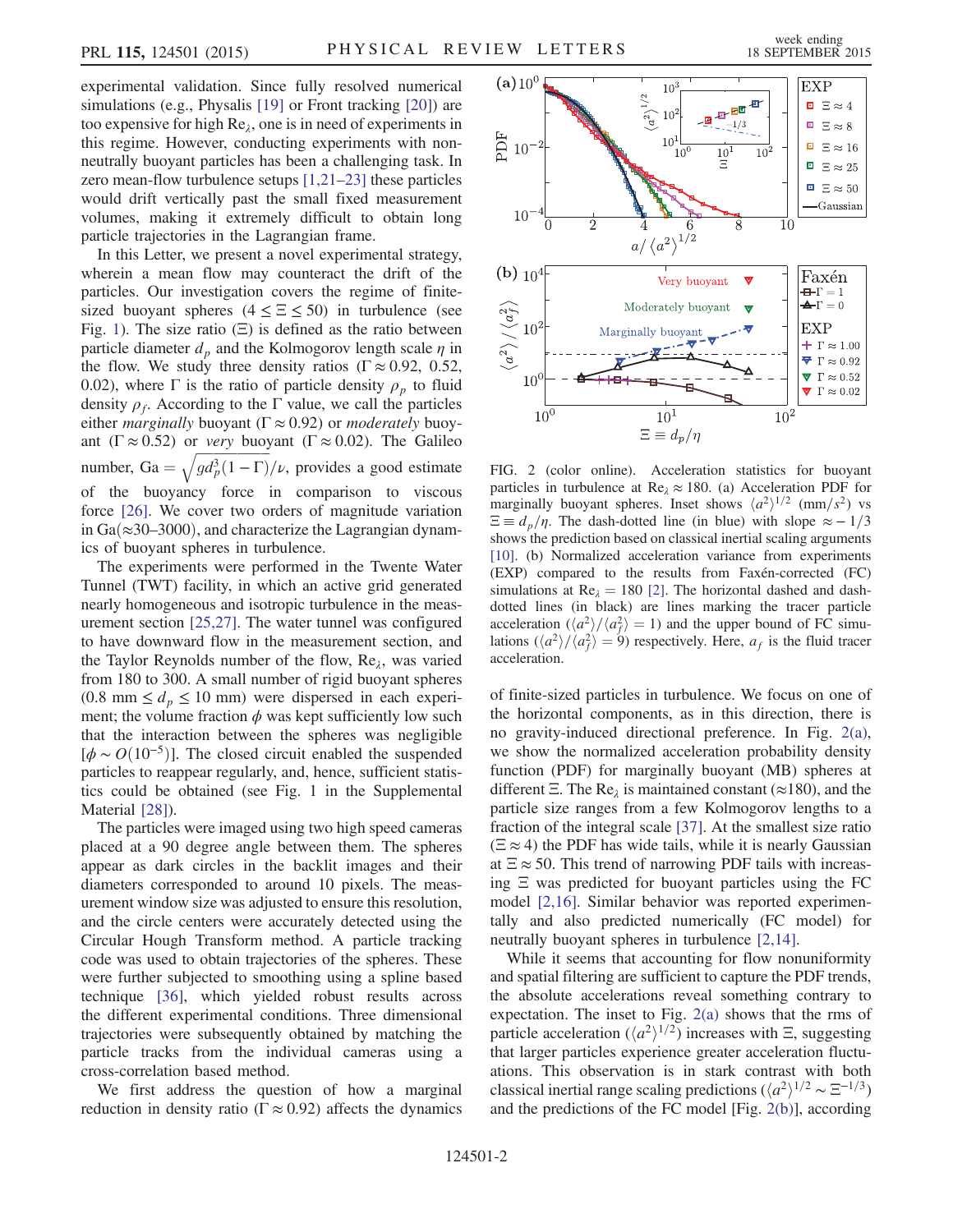<span id="page-3-0"></span>

FIG. 3 (color online). (a) Lagrangian acceleration autocorrelation function  $C_a(\tau)$  for marginally buoyant (MB,  $\Gamma \approx 0.92$ ) and neutrally buoyant (NB,  $\Gamma \approx 1$ ) spheres with low Ga( $\leq 30$ ), along with fully resolved DNS predictions from Ref. [\[11\]](#page-5-17) for NB particles at Re<sub>λ</sub> = 32. (b)  $C_a(\tau)$  for MB particles (Γ  $\approx$  0.92) with moderately large Ga $(225 \leq Ga \leq 900)$  at Re<sub> $\lambda$ </sub> ≈180.

to which larger particles should experience milder acceleration fluctuations due to spatial filtering effects [\[9\].](#page-5-3) While this  $-1/3$  scaling has been experimentally validated for neutrally buoyant (NB) spheres in turbulence [\[1,9,10\]](#page-4-2), surprisingly, only a marginal reduction in particle density reverses the trend. Furthermore, the accelerations exceed even the upper bound of the Faxén model predictions for buoyant particles, i.e.,  $\langle a^2 \rangle / \langle a_f^2 \rangle > 9$  [see marginally buoyant (Γ  $\approx$  0.92) case in Fig. [2\(b\)](#page-2-0)]. Here,  $a_f$  is the measured fluid tracer acceleration, which was calculated from particle tracking experiments (conducted separately) using  $\approx$ 20  $\mu$ m diameter fluorescent tracer particles [\[38\]](#page-5-16).

In order to understand the surprisingly large deviations from current particle model predictions, we look into the temporal response of the marginally buoyant particles. The Lagrangian autocorrelation function  $C_a(\tau)$  plotted for different particle size ratios are shown in Figs.  $3(a)$ and [3\(b\)](#page-3-0). At lower size ratios [see Fig. [3\(a\)\]](#page-3-0), the particle accelerations decorrelate according to a turbulent spatial filtering based time scale,  $\tau_d = (d_p^2/\epsilon)^{1/3}$ . This corresponds to the MB particle with the smallest size ratio  $(\Xi \approx 4)$  in the inset to Fig. [2\(a\)](#page-2-0). At larger size ratios [see Fig. [3\(b\),](#page-3-0) where  $\Xi \approx 16$ , 25, and 50], the accelerations decorrelate according to a vortex shedding time scale,  $\tau_v = d_p/(\text{St}_h \times U_r)$ , instead of  $\tau_d$ . Here, St<sub>h</sub> is the Strouhal number and  $U_r$  is the measured mean drift velocity of the particle in the turbulent flow. This decorrelation behavior is robust across the different  $\text{Re}_{\lambda}$ ,  $\Xi$ , and  $\Gamma$  cases (see Table [I](#page-3-1)), with the larger particles additionally displaying strong periodicity. We therefore see a gradual transition from

<span id="page-3-1"></span>TABLE I. A summary of the explored parameter space. Ga—Galileo number (approximate),  $\Gamma \equiv \rho_p/\rho_f$ —density ratio,  $\Xi \equiv d_p/\eta$ —size ratio,  $\tau_D$ —time corresponding to the first minima of  $C_a(\tau)$ , and  $\tau_v$ —vortex shedding time scale based on  $St_h \approx 0.2$ . Re<sub> $\lambda$ </sub> lies in the range 180–300. Supplemental movies A, B, C, and D show 3D trajectories of marginally buoyant, moderately buoyant and very buoyant particles [\[28\].](#page-5-13)

| Particle type                                                |                         | Ga <sub>Γ</sub> | Ξ.                                 | $1/\tau_D(s^{-1})$                                 | $\tau_V/\tau_D$                                                                               |
|--------------------------------------------------------------|-------------------------|-----------------|------------------------------------|----------------------------------------------------|-----------------------------------------------------------------------------------------------|
| Very buoyant                                                 |                         |                 |                                    |                                                    | 3000 0.02 30–60 8.3–8.4 $1.04 \pm 0.01$                                                       |
| Moderately buoyant 2000 0.52 30–60 5.16–5.26 0.95 $\pm$ 0.01 |                         |                 |                                    |                                                    |                                                                                               |
| Marginally buoyant                                           | 900<br>450<br>225<br>30 | 0.92            | $0.92 \text{ } 18 - 36$<br>$4 - 8$ | $2.5 - 2.7$<br>$0.92$ 12-24 2.4-2.5<br>$4.0 - 8.0$ | 0.92 30-60 2.45-2.69 $1.02 \pm 0.05$<br>$1.04 \pm 0.04$<br>$0.99 \pm 0.03$<br>$3.00 \pm 1.00$ |

the steady drag regime (Ga  $\sim$  30) to a regime with growing vortex shedding-induced effects (Ga from 225 to 900).

For a particle in turbulence, there are two effects which can lead to a change in  $\langle a^2 \rangle^{1/2}$ : (i) The contribution from turbulence—this decreases with increase in particle size due to spatial filtering effects, and (ii) the contribution from vortex shedding—this, however, increases with increasing particle size. Therefore, the total  $\langle a^2 \rangle^{1/2}$  is the combined effect of turbulence-induced and vortex-shedding-induced forcing. As  $\Xi$  increases from 4 to 50 [see inset to Fig. [2\(a\)](#page-2-0)], the unsteady forcing due to vortex shedding starts to outweigh the turbulent forcing at the particle's scale. This results in an overall increase in  $\langle a^2 \rangle^{1/2}$  with  $\Xi$  (for a detailed explanation for the observed trend, see the Supplemental Material [\[28\]](#page-5-13)). Thus, the agreeing trend of decreasing intermittency in normalized PDFs [between Fig. [2\(a\)](#page-2-0) and FC model predictions [\[2\]\]](#page-4-3) is rather a coincidence, since the absolute particle accelerations are orders of magnitude different. The present findings reveal the role of wake-driven forces (vortex shedding) in buoyant particle dynamics in turbulence.

We now study the effect of the density ratio  $\Gamma$  on buoyant sphere acceleration statistics. In Fig. [2\(b\)](#page-2-0), we show the results of varying particle density at constant  $\Xi \approx 50$ . Not surprisingly, the FC model underpredicts the acceleration variance for all three density ratios. The deviation is greatest for the "very buoyant" particle ( $\Gamma \approx 0.02$ ;  $Ga \approx 3000$ , whose experimental result is almost three orders of magnitude higher, suggesting that the particle's accelerations do not originate from the turbulent forcing. In Figs. [4\(a\)](#page-4-4) and [4\(b\),](#page-4-4) we present the horizontal and vertical components of the velocity and acceleration PDFs for this very buoyant particle at three  $Re<sub>λ</sub>$ . The horizontal velocity PDF shows a symmetric *flat-head* distribution, and the horizontal acceleration PDF has a bumped-head distribution. Both the velocity and acceleration statistics show no observable effect of changes in  $\text{Re}_\lambda$  or  $\Xi$ . The vertical components have similar characteristics, but the distributions show positive skewness, particularly for acceleration.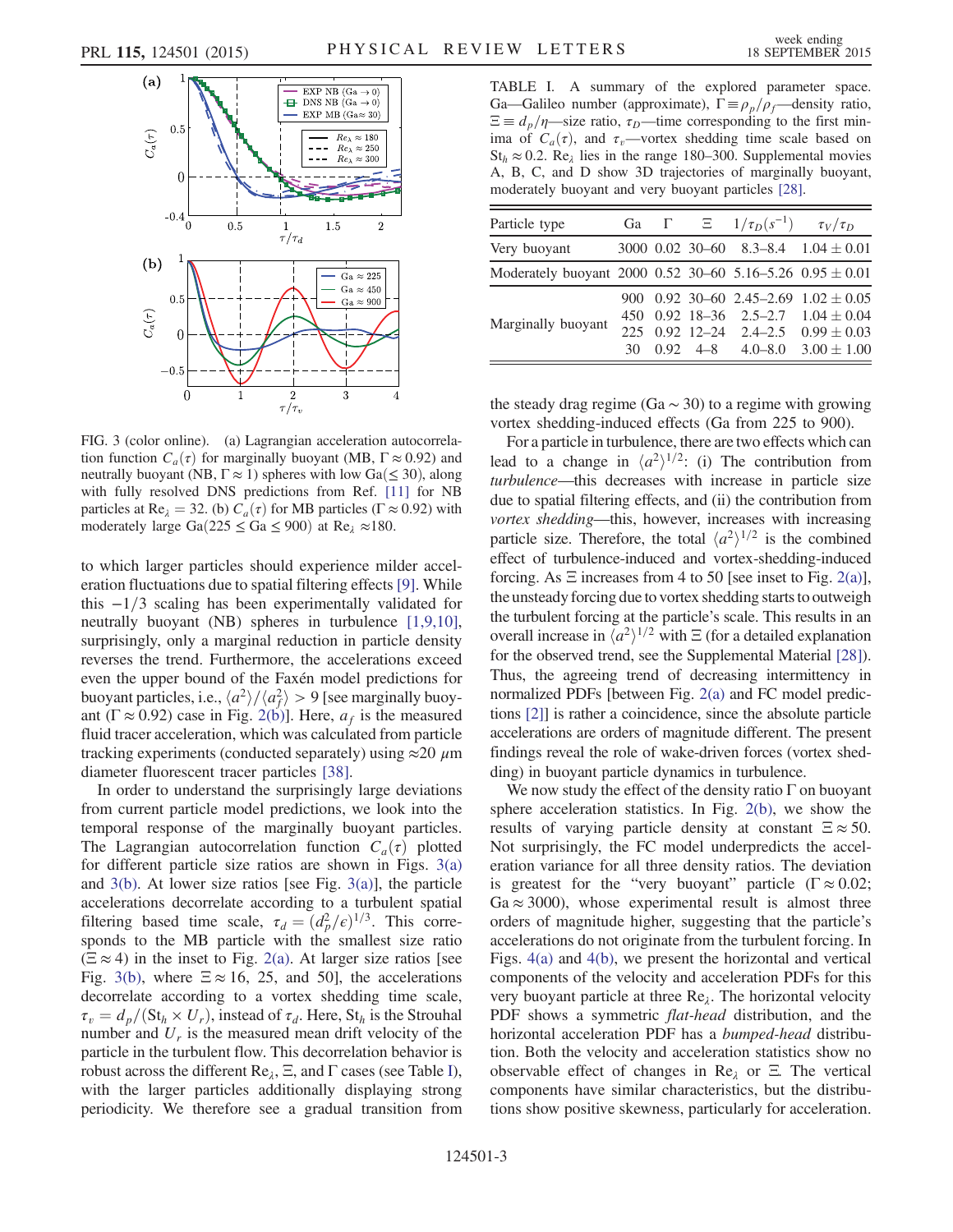<span id="page-4-4"></span>

FIG. 4 (color online). PDFs of (a) horizontal and (b) vertical components of velocity and acceleration for a very buoyant ( $\Gamma \approx 0.02$ ) finite-sized sphere at Ga  $\approx$  3000. Blue, green, and red colors correspond to Re<sub> $\lambda$ </sub>  $\approx$  180, 250, and 300, respectively. The variable X corresponds to  $v_h$ ,  $a_h$ ,  $v_v$ , and  $a_v$  in their respective PDFs. The PDFs have been shifted vertically for clarity in viewing. A Gaussian profile (thin black line) is overlaid for comparison. (c)–(f) Show time traces of velocity and acceleration components of a representative trajectory at Re<sub> $\lambda \approx 300$ </sub>. (g)–(j) Show the trajectory corresponding to the time traces in (c)–(f), projected on a vertical plane and color-coded with instantaneous quantities.

The Lagrangian autocorrelations of velocity and acceleration are oscillatory (see Supplemental Material [\[28\]](#page-5-13)), with a period comparable to  $\tau_v$  (see Table [I\)](#page-3-1). These observations indicate that buoyant particle dynamics is strongly dominated by its wake-induced forces. However, the role of turbulence is still evident in the PDF tails.

In Figs.  $4(c)$ – $4(f)$ , we plot the time series of velocity and accelerations of a representative particle trajectory of the very buoyant sphere from our experiments. A careful examination reveals that the nonregular PDF shapes have their origin in the time history of the cyclic motions experienced by the particle. In particular, the flat-headed velocity, the bumped-head acceleration, and the positively skewed vertical PDFs can be traced back to the specific details of the periodic motions. In Figs.  $4(g) - 4(i)$  $4(g) - 4(i)$ , we plot the trajectory corresponding to this time trace projected on a vertical plane. The particle traces regular Lissajous orbits, only weakly disturbed by the surrounding turbulence (see Supplemental Material, movie D [\[28\]](#page-5-13)). While such periodic motions are classically observed for tethered spheres in laminar flows [\[39,40\],](#page-5-18) it is intriguing that these dominate even under highly turbulent conditions, with the turbulence playing only a secondary role.

In summary, the dynamics of finite-sized buoyant particles in turbulence can be strongly two-way coupled. We show that, despite accounting for finite-size effects, current particle models break down in situations where the particle density is not perfectly matched with the fluid. Wake effects are evident in the experiments, and particle models which ignore these influences are unable to capture the statistics accurately. Traditional approaches have studied particle dynamics by considering wake-induced [\[41\]](#page-5-19) and turbulence-induced effects [\[3\]](#page-4-5) as separate fields. We emphasize the need to merge these two fields to develop realistic multiphysics based Lagrangian particle models. Our results provide the first key experimental reference for such emerging models [\[42\]](#page-5-20) in the particles in turbulence community.

We gratefully acknowledge A. Prosperetti and F. Toschi for inspiring discussions. We thank S. Huisman for help with the supplemental movies. We thank X. Zhu, S. Wildeman, and B. Gvozdić for comments on the manuscript, and G.-W. Bruggert, M. Bos, and B. Benschop for technical support. This work was financially supported by the Simon Stevin Prize of the Technology Foundation STW of The Netherlands, and European High-Performance Infrastructures in Turbulence (EUHIT).

<span id="page-4-1"></span><span id="page-4-0"></span>[\\*](#page-1-1) Present address: Department of Mathematics and Physics, faculty of Engineering and Computing, Coventry University, United Kingdom. [†](#page-1-1) Corresponding author. c.sun@utwente.nl

- <span id="page-4-2"></span>[1] R. D. Brown, Z. Warhaft, and G. A. Voth, [Phys. Rev. Lett.](http://dx.doi.org/10.1103/PhysRevLett.103.194501) 103[, 194501 \(2009\).](http://dx.doi.org/10.1103/PhysRevLett.103.194501)
- <span id="page-4-3"></span>[2] E. Calzavarini, R. Volk, M. Bourgoin, E. Leveque, J. F. Pinton, and F. Toschi, [J. Fluid Mech.](http://dx.doi.org/10.1017/S0022112009006880) 630, 179 (2009).
- <span id="page-4-5"></span>[3] F. Toschi and E. Bodenschatz, [Annu. Rev. Fluid Mech.](http://dx.doi.org/10.1146/annurev.fluid.010908.165210) 41, [375 \(2009\)](http://dx.doi.org/10.1146/annurev.fluid.010908.165210).
- [4] A. La Porta, G. A. Voth, A. M. Crawford, J. Alexander, and E. Bodenschatz, [Nature \(London\)](http://dx.doi.org/10.1038/35059027) 409, 1017 (2001).